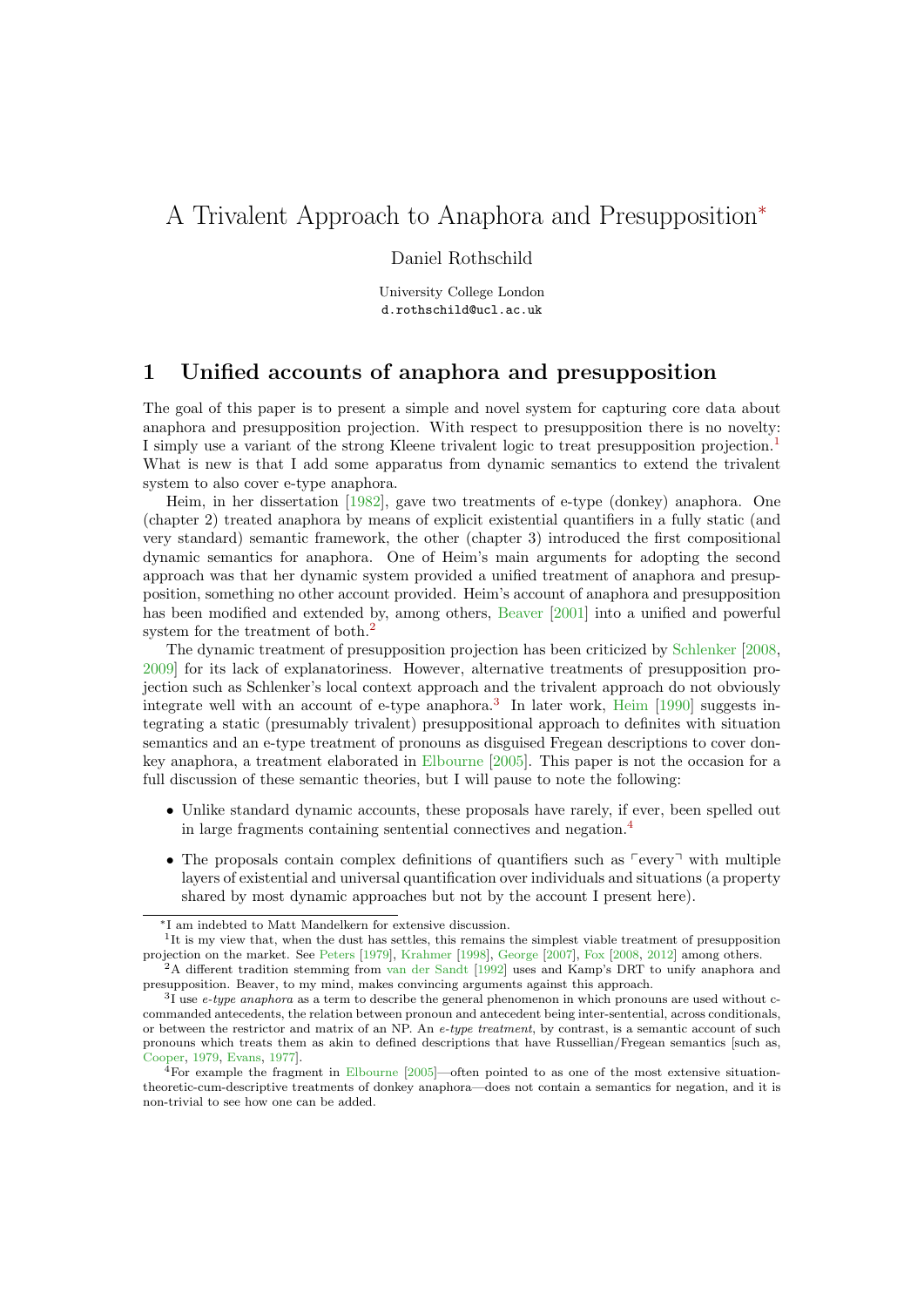A Trivalent Approach to Anaphora and Presupposition Daniel Rothschild

• The connections between e-type anaphora and presupposition projection are rarely made explicit in this tradition.

For these and other reasons I do not see the situation-theoretic e-type approach as a particularly promising line for an integrated account of e-type anaphora and presupposition.

As I see the current situation, then, dynamic approaches provide the best unified accounts of presupposition and anaphora. So why should we bother rethinking the framework of dynamic semantics when it is so successful in this respect? Shouldn't we just accept its successes and move on, either just replacing it or expanding it, rather than tweaking? Here I stand with Dekker and Schlenker, in particular, who have suggested that the successes of dynamic semantics may not adequately motivate its foundational ideas.

For instance, a salient feature of standard dynamics semantics is to treat the semantic values of sentences not as truth-conditions but rather as context change potentials  $(CCPS)$ .<sup>[5](#page-1-0)</sup> In other words, instead of having semantic values be functions from points of a context to truth-values, semantic values are functions from contexts (sets of points) to contexts.[6](#page-1-1) There are many obviously inexpressible such functions: for example, we do not have a sentences in any language that expresses the context change that moves any context to one which only accepts the fact that there are pink elephants. There are no knock-down considerations in favor of having lower-type semantic values, but lower types are simpler and, thus, all else equal to be preferred.

All else is never equal, though, and type-theoretical considerations are not my only ones. Another way in which my semantics is simpler is that the definitions of the quantifiers and connectives I use are essentially their classical definitions: the dynamic effects of these really do follow from their classical definitions (and the strong Kleene logic). Thus, I share the motivations for Schlenker's non-dynamic account of presupposition projection which relies on a classical understanding of connectives and quantifiers. This, again, adds to the simplicity of the semantic system and relatedly its learnability. More significant, perhaps, are empirical advantages: I handle the behavior of anaphora under double negation and through disjunctions in a straightforward way, something dynamic accounts tend to struggle with.[7](#page-1-2)

My account is in the spirit of the constructive criticisms of dynamic semantics put forward by [Dekker](#page-10-2) [\[1994,](#page-10-2) [2012\]](#page-11-9) and [Schlenker](#page-12-0) [\[2008,](#page-12-0) [2009\]](#page-12-1). The account is similar to Dekker's Predicate Logic with Anaphora (and is directly inspired by it), in that it also uses many of the conceptual innovations of dynamic semantics without resorting to a context change potential-based semantics. On the other hand, the account is parallel to Schlenker's static accounts of presupposition (transparency theory and his local context theory) in that it uses more standard, non-stipulative definitions of all quantifiers and connectives, including conjunction. From a broader perspective, while Dekker treats e-type anaphora but not presuppositon, and Schlenker treats presupposition but not e-type anaphora, I try to treat both.

<span id="page-1-2"></span>7 In some aspects of this, I follow [Krahmer](#page-11-4) [\[1998\]](#page-11-4), except that Krahmer combines DRT with trivalence, rather than simply having a trivalent system and he does not cover all the aspects of disjunction that I do.

<span id="page-1-0"></span><sup>5</sup>Or in extensional fragments such as [Groenendijk and Stokhof](#page-11-10) [\[1991\]](#page-11-10) as functions from assignment functions to assignment functions rather than assignment functions to truth values.

<span id="page-1-1"></span><sup>6</sup> I am assuming here that contexts are sets whose elements I call points, these points can be worlds as in Stalnaker's framework or world-assignment function pairs as in many dynamic accounts.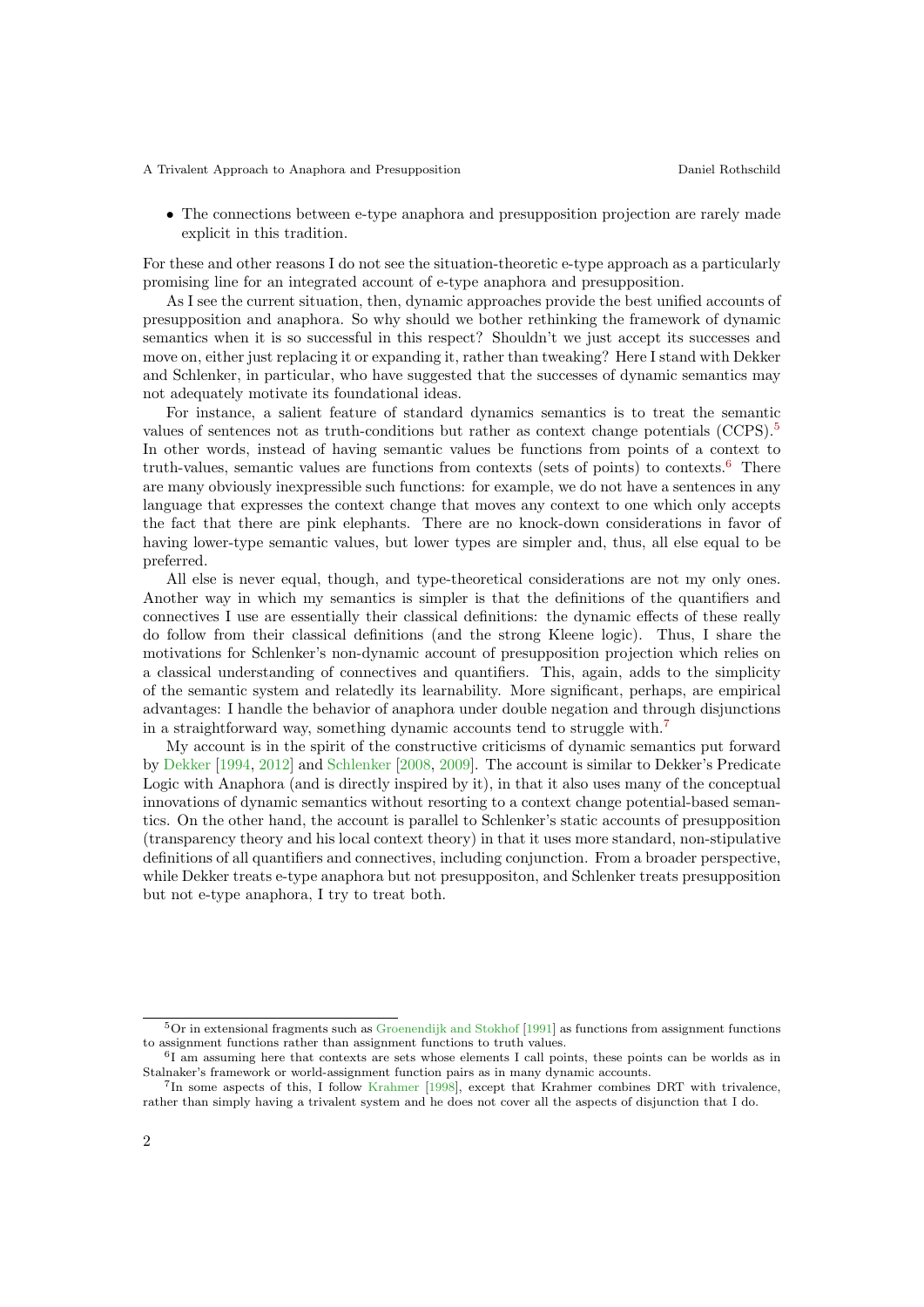### 2 Some rules of the game

We will adopt a Heimian notion of context according to which a context is a set of pairs of assignment functions and worlds.[8](#page-2-0) This conception, of course, does not commit us to highertype semantic values, just the (fairly) uncontroversial idea that speaker and hearers keep track of possible discourse references for certain 'variables' introduced in discourse.[9](#page-2-1)

Truth conditions—certain forms of irrelevant context-sensitivity aside—are simply functions from elements of such contexts (pairs of assignment functions and worlds) to truth values. Our semantics will be static or truth-conditional in that the semantic value of sentences will be such truth-conditions.[10](#page-2-2)

The update rule associated with a sentence  $\phi$  will be Stalnakerian [\[Stalnaker,](#page-12-3) [1970,](#page-12-3) [Roth](#page-12-4)[schild and Yalcin,](#page-12-4) [2015\]](#page-12-4). When a sentence  $\phi$  is asserted in a context c we remove from c every element on which  $\phi$  is not true.<sup>[11](#page-2-3)</sup>

### 3 E-type pronouns and presuppositions

The following examples illustrate a small part of the connection between presupposition projection and e-type anaphoric relations.

- <span id="page-2-4"></span>(1) a. John used to smoke and he hasn't stopped smoking.
	- b. ?John hasn't stopped smoking and he used to smoke.
		- c. ?John didn't used to smoke and he hasn't stopped smoking.
- (2) a. A man walked in and he wasn't wearing a hat.
	- b. ?He wasn't wearing a hat and a man walked in.
	- c. ?A man didn't walk in and he was wearing a hat.

It is worth sketching an aspect of the empirical connection between presupposition and anaphora. Consider a case where we have a complex sentence s with constituents  $\phi$  and  $\psi$ such that  $\phi$  presupposes X and  $\psi$  classically entails X. For example in [\(1-a\),](#page-2-4)  $\phi = \text{The hasn't}$ stopped smoking<sup> $\bar{\mathcal{L}}, \psi = \bar{\mathcal{L}}$  he used to smoke and  $X = \bar{\mathcal{L}}$  and  $X = \bar{\mathcal{L}}$  is does not itself</sup> presuppose X, and this is because of  $\psi$ , then we'll say that  $\psi$  allows for local satisfaction of the presupposition of  $\phi$  (it filters it out). This is the case in [\(1-a\).](#page-2-4) Very roughly speaking, the same configurations that allow for local satisfaction of presuppositions also allow for e-type anaphora. This is what is illustrated by the examples above.

<span id="page-2-0"></span> ${}^{8}$ This is also the approach explored *inter alia* in [Groenendijk et al.](#page-11-11) [\[1996\]](#page-11-11): context includes information about variable assignments, not just worlds

<span id="page-2-1"></span><sup>9</sup>This is in the spirit of [Lewis](#page-11-12) [\[1983\]](#page-11-12) and even seems to be countenanced in an unsystematic pragmatic way by [Stalnaker](#page-12-5) [\[1998\]](#page-12-5). Note that this notion can lead to a flavor of discourse dynamism within a completely static semantic system as discussed by [Rothschild and Yalcin](#page-12-6) [\[2016,](#page-12-6) §5].

<span id="page-2-2"></span> $10$ It is important to distinguish this kind of static compositional semantics from what [Rothschild and Yalcin](#page-12-4) [\[2015\]](#page-12-4) call dynamics at the *conversational level*. That is, the CCPs associated with assertion in our semantic/pragmatic whole may be dynamic in various senses, but the sentences themselves are static in that they are not functions from contexts to contexts but rather simply truth assignments for individual points.

<span id="page-2-3"></span><sup>11</sup>Of course, the effect of this update rule will not always be what Stalnaker had in mind in the classic papers where he suggests these updates since the context includes not just worlds but also assignment functions. I share with the dynamic tradition a lack of interest in the question of whether sentences express propositions. Since contexts are not just sets of worlds we cannot simply identify the semantic value of a sentence with the set of worlds it is true in. But for reasons addressed already in [Lewis](#page-11-13) [\[1980\]](#page-11-13) that is not generally viable in semantic theorizing. Certainly we can define various different notions of content in contexts, but we need not take a stand on these.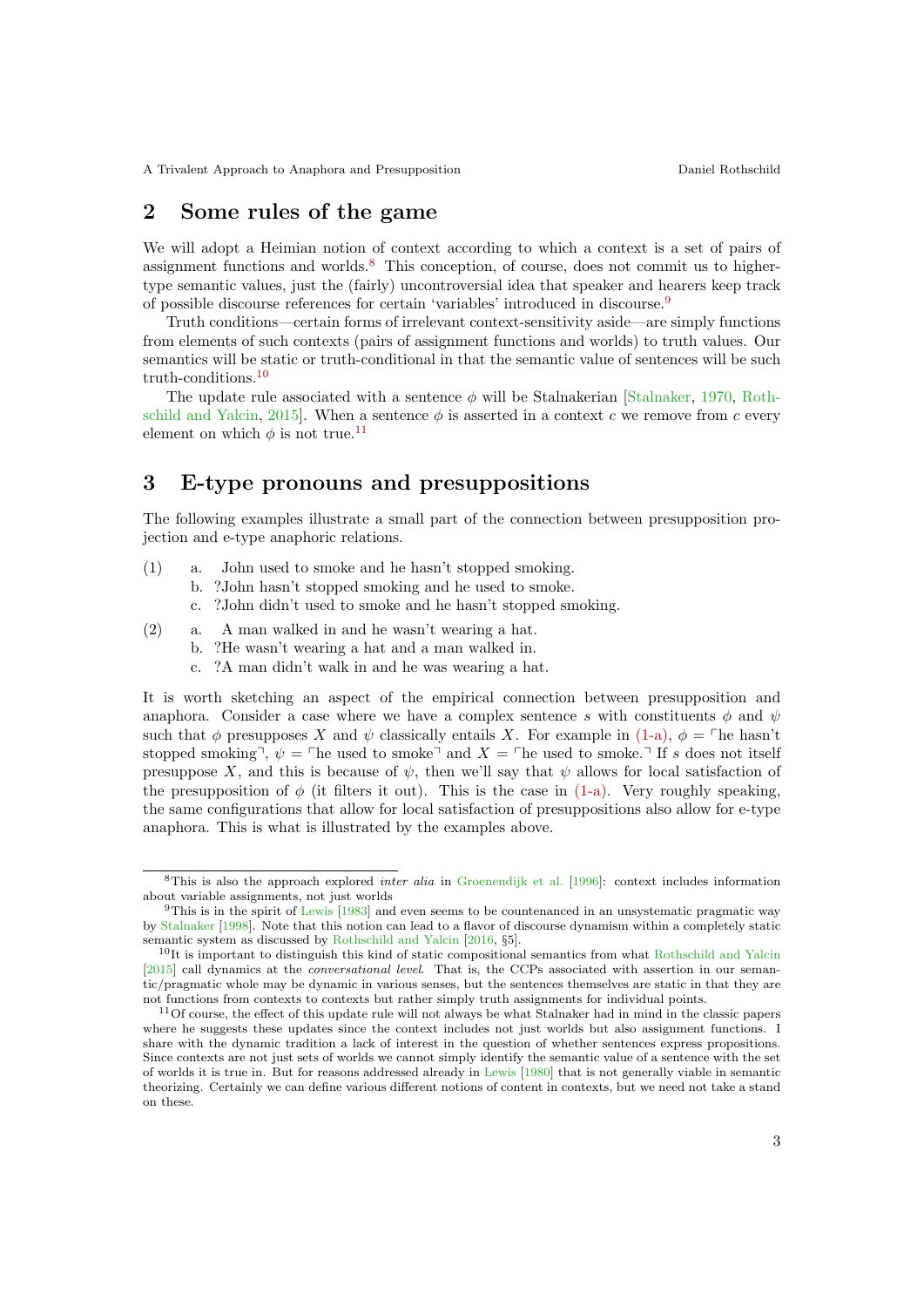Given this connection between local satisfaction of presupposition and e-type anaphora we might expect a theoretical connection. Our account, like the dynamic account stemming from [Heim](#page-11-0) [\[1982\]](#page-11-0), tries to make good on that expectation.

### 4 A trivalent account of presupposition

Let me give a brief outline of how the facts about presupposition projection can be accounted for on a trivalent framework. On a trivalent semantics, sentences can be either true, false, or undefined  $(1,0, \text{ or } \#)$ . The connectives handle undefinedness according to the strong Kleene truth tables, the guiding principle of which is to give truth values when those are determined by what is defined. We can also add order effects, more closely matching standard theories of presupposition projection by using Peter's truth tables [\[Peters,](#page-11-3) [1979,](#page-11-3) [Krahmer,](#page-11-4) [1998,](#page-11-4) [George,](#page-11-5) [2007\]](#page-11-5).

The relationship between the trivalent truth tables and context is important here. A sentence  $\phi$  is acceptable in a context c iff  $\phi$  is true or false at every element of c. This, sometimes called Stalnaker's principle, was proposed by him as an intuitive principle, but has since been recognized to be rather a kind of stipulation [for discussion, see [Soames,](#page-12-7) [1989,](#page-12-7) [Rothschild,](#page-11-14) [2008b,](#page-11-14) [Fox,](#page-11-7) [2012\]](#page-11-7).

To give an example, let us treat  $\ulcorner$  John stopped smoking $\urcorner$  as undefined if John didn't use to smoke and true or false otherwise. Then, given the strong Kleene understanding of conjunction, [\(1-a\)](#page-2-4) will be defined in any context. This is because when the presupposition of the second conjunct is not satisfied the first conjunct is false and so the entire sentence is undefined.

### 5 E-type Anaphora and Content

What has been called the problem of the formal link [\[Heim,](#page-11-1) [1990\]](#page-11-1) puts a particularly sharp constraint on how we treat anaphoric connections. Here are types of examples due to Partee and Heim respectively:

- <span id="page-3-3"></span><span id="page-3-2"></span>(3) a. ? Nine of the ten marbles are on the floor. . . . ? It's on the couch. b. One of the ten marbles is not on the table. . . . It's on the couch.
- (4) a. ? Every married man loves her.
	- b. Every man with a wife loves her.

The lesson here is that pronouns without appropriately marked NP antecedents are difficult, and often result in infelicity. This suggests that if we are to use a presuppositional approach we cannot rely on simply presuppositions about the state of the world. Rather we also need presuppositions that somehow involve variables.<sup>[12](#page-3-0)</sup>

<span id="page-3-0"></span> $12$ The modern e-type treatment of anaphora rather attempts to cover such facts by positing syntactic conditions on the licensing of covert descriptions, such as Elbourne's [\[2005\]](#page-11-2) NP-deletion. My view is that such conditions face serious challenges as they separate the syntactic licensing conditions from the semantics of the pronouns and will inevitable make bad predictions. Here is one example:

<span id="page-3-1"></span><sup>(</sup>i) ?Everyone who doesn't have a home but knows a home-owner, stays in it.

<sup>(</sup>ii) Every who isn't a home-owner but knows someone who has a home, stays in it.

The problem is that it would seem that  $\lceil a \text{ home} \rceil$  in [\(i\)](#page-3-1) should license the description  $\lceil \text{the home} \rceil$  whose presupposition is then satisfied by restrictor state.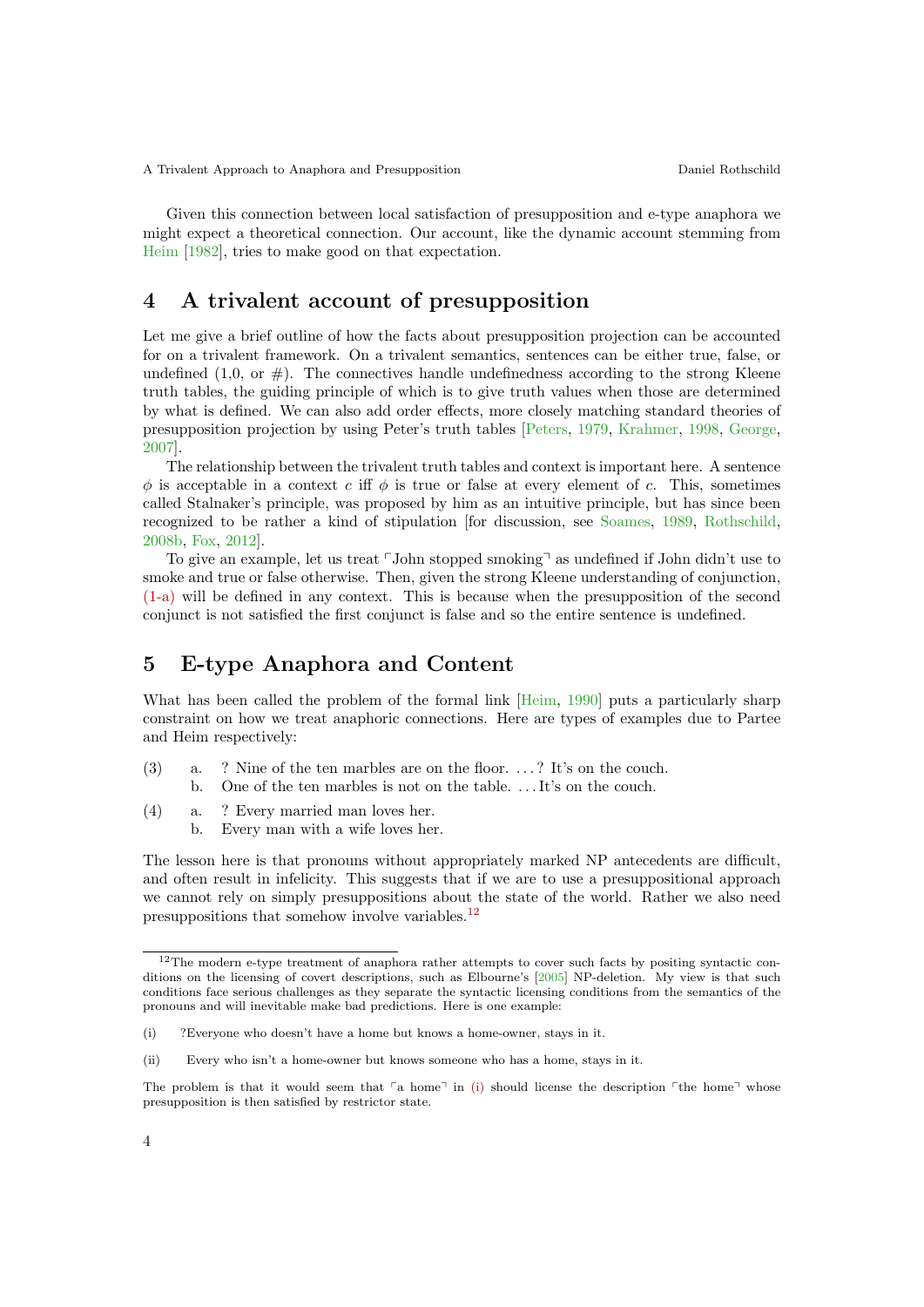### 6 Anaphoric presuppositions: intersentential case

Let's focus for a moment on the *inter*-sentential case, such as  $(3-a)$  and  $(3-b)$ . The question is how the context differs between these two examples to make the assertions different: that is, what effect does the first sentence have on the context to make the pronoun in the second sentence felicitous. Let us assume, as in the Heim's approach, that pronouns are simply variables. What we need to explain the contrasts in the section above is to posit special constraints on the use of variables. For example, Heim puts a familiarity presupposition on the use of definite variables—a special structural condition on the local context of a pronoun. In this section I outline a related approach that fits more naturally with a standard trivalent treatment of presuppositions.

I will assume something like the partiality of assignment functions, though in a slightly nonstandard way. What I will assume is that assignment functions are functions from variables onto the usual domain D as well as an absurd object  $\perp$ . Empty contexts include all assignments.<sup>[13](#page-4-0)</sup>

The presupposition of the use of a definite variable x is simply that x does not refer to  $\perp$ . To get this to work we need the harmless assumption that the extension of every predicate is undefined when applied to  $\perp$ .

What about our treatment of indefinites? How do they ensure that intersentential anaphora works? Nothing special is needed, except assuming, as Heim does, that indefinites put constraints on variables rather than having existential force in the usual sense.  $\Box$ One marble<sub>x</sub> is not on the table<sup> $\exists$ </sup> is true at  $\langle f, w \rangle$  iff  $f(x)$  is a man who walked in at w. Any context on which it is true at every point, thus, will make  $\lceil \text{it}_x \rceil$ 's on the couch $\lceil$  defined.

Let's go through a simple example with truth conditions spelled out:

[A man<sub>x</sub> walked in.]<sup> $f,w =$ </sup>  $\int 1$  iff  $f(x)$  is a man who walked in in w 0 otherwise  $[\![\text{He}_x \text{ had a drink}]\!]^{f,w} =$  $\sqrt{ }$  $\int$  $\mathcal{L}$ # if  $f(x) = \perp$ 1 if  $f(x)$  had a drink in w 0 otherwise

The point is that once the context absorbs the first sentence, then the second sentence is guaranteed to be acceptable since all the points at which  $f(x) = \perp$  have been eliminated. In terms of truth-conditions, this theory so far matches Heim: indefinites have existential force given that the empty assignment allow all possible assignments.<sup>[14](#page-4-1)</sup>

### 7 Conjunction

The story for inter-sentential anaphora extends to a treatment of e-type anaphora across a conjunction:

(5) A man<sub>x</sub> walked in and he<sub>x</sub> ordered a drink.

At any point in the context in which x is assigned  $\perp$  the sentence is false on the strong Kleene understanding of conjunction since the first conjunct is false.<sup>[15](#page-4-2)</sup> If we wish to explain why the

<span id="page-4-0"></span><sup>&</sup>lt;sup>13</sup>On the standard use of partial assignment functions in dynamic semantics the empty assignment is that in which no variable has a defined assignment, not one in which every possible assignment (including empty/absurd ones) is in the context.

<span id="page-4-1"></span> $14$ While we have not yet put any condition on the use of indefinites, we might assume that indefinite should not be reused because of some variation of a maximize presupposition rule [\[Heim,](#page-11-15) [1991\]](#page-11-15).

<span id="page-4-2"></span><sup>&</sup>lt;sup>15</sup>See the appendix for details including the strong Kleene conjunction.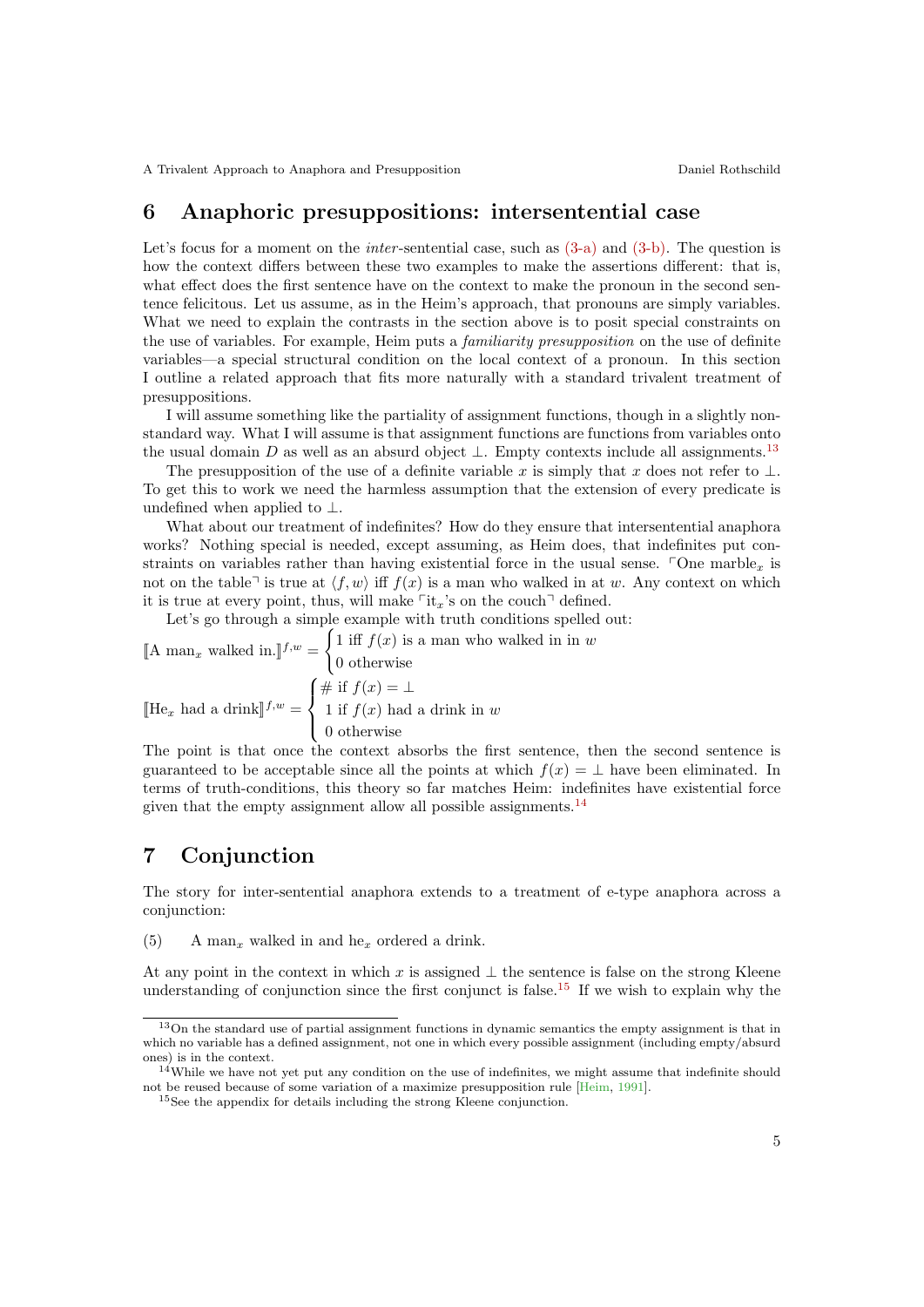reverse order, as in  $(6)$ , is infelicitous will need to use the Peters  $\left[1979\right]$  version of the connectives or apply an order constraint.

(6) ?He<sub>x</sub> ordered a drink and a man<sub>x</sub> walked in.

### 8 Taking stock

Let us take stock of where we are so far. Here are the salient features of the semantics and pragmatic that have posited so far: a) Heim's basic understanding of context as sets of pairs of worlds and assignment functions, b) a particular type of assignment functions that includes absurd objects, c) a variable-based semantics for both indefinites and pronouns, d) a trivalent logic and strong Kleene connectives, e) Stalnaker's updates rule (i.e. pointwise) and principle for presupposition felicity (i.e. a sentence is felicitous if it is defined at every point in the context). With these resources we give a reasonable treatment of presupposition, intersentential anaphora as well as anaphora across conjunctions. These are the easy cases, however: the challenge will be to give adequate treatments of negation, disjunctions, quantifiers, and adverbs of quantification.

(One thing to note is that this semantics does not behave well when the same index is reused by a new quantifier. Different dynamic systems have treated reused indices in different ways. My attitude is that as there is no empirical evidence that indices are ever reused in natural language not choose systems on the basis of how they respond to reused indices.)<sup>[16](#page-5-0)</sup>

### 9 Negation?

Let us start with negation. The most obvious problem is with the negation of indefinites. Recall that we wanted  $\ulcorner$  A man<sub>x</sub> walks in $\urcorner$  to be true at a point iff x is a man who walks in at that point. This is necessary in order that the sentence does the job of satisfying later presuppositions of variables: the context, once the sentence has been asserted, needs to be one that includes the fact that x picks out a man who walked in. What about the (wide-scope) negation of  $\ulcorner$  A man<sub>x</sub> walks in<sup> $\gamma$ </sup>? In an empty context this eliminates any world in which any man walks in.

If we're going to treat truth-value gaps as presupposition-invoking we also need  $\ulcorner A$  man<sub>x</sub> walks in<sup> $\uparrow$ </sup> to be true or false everywhere. So, if we stick with a trivalent logic with a strong Kleene negation we are in a bind, since our truth-conditions have in fact forced our hands with our falsity-conditions, and these are not what we want. It is exactly these kinds of considerations which led Heim in her static fragment of chapter 2 to propose an existential closure operation under negation.

We cannot, of course, simply existentially close all variables, since pronouns do not undergo existential closure under negation. One option, which we will take here, is to simply existentially close those variables that are not at risk of causing presupposition failures. There are some subtleties here, but we will use the following definitions which, with some relatively harmless auxiliary assumptions, should prove adequate. We will say a sentence  $\phi$  is *definedness-sensitive* to a variable x iff there exists a world w and an assignment function f s.t.  $[\![\phi]\!]^{f_{x\to\perp},w} = \#$  and<br>for all  $e^{\int [\![\phi]\!] f_{x\to 0},w} \neq \#^{17}$ . We say that  $f'[\![\phi]\!]^f$  iff  $f'$  agrees with f on all definedness somitive for all  $o$ ,  $[\![\phi]\!]^{f_{x\to o},w} \neq \#$ .<sup>[17](#page-5-1)</sup> We say that  $f'[\![\phi]\!] f$  iff  $f'$  agrees with  $f$  on all definedness-sensitive variables.

<span id="page-5-0"></span><sup>&</sup>lt;sup>16</sup>Here I'm in agreement with an unpublished paper by [Charlow](#page-10-3) [\[2016\]](#page-10-3). Note also that we can probably explain why do not generally coindex two indefinite quantifiers by means of a maximize presupposition rule.

<span id="page-5-1"></span><sup>&</sup>lt;sup>17</sup>A problem is this:  $\exists x(x = x \vee \text{John knows } 1+1 = 2)$ <sup>-1</sup>.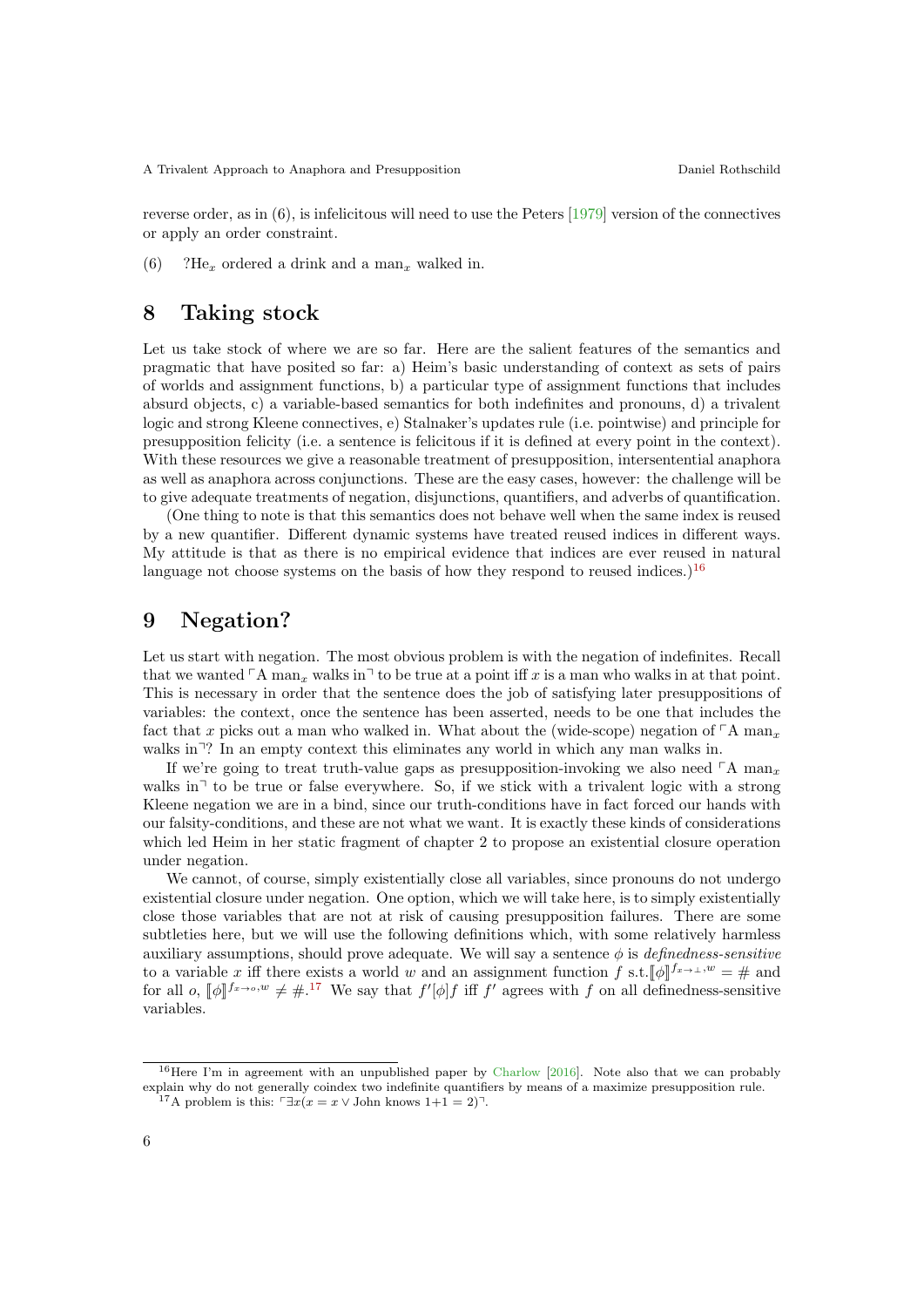A Trivalent Approach to Anaphora and Presupposition

We can now define our dynamic existential closure operator,  $\dagger$  as follows:

$$
[\![\dagger \phi]\!]^{f,w} = \begin{cases} 1 \text{ if there is an } f'[\phi]f \text{ s.t. } [\![\phi]\!]^{f',w} = 1 \\ 0 \text{ if for all } f'[\phi]f, [\![\phi]\!]^{f',w} = 0 \\ \# \text{ otherwise} \end{cases}
$$

Now, if we have a strong Kleene negation we can treat the negated sentences as follows:

#### $\lbrack\! \lbrack\neg\,\rbrack^{\dagger} A$  man<sub>x</sub> walked in  $\rrbracket^{f,w}$  =  $\int 1$  iff no man in w walked in 0 otherwise

The closure or assertion operator † will prove very useful in many places (including with disjunctions and under quantifiers), so we need not think of it as merely required for negation. For now, we will assume it can be freely placed under other operators (at the root level it only eliminates anaphoric potentials so is not useful).

Moreover, we also now can get anaphora across double negations by not using  $\dagger$  at all, e.g.  $\llbracket \neg \neg A \text{ man}_x \text{ walked in} \rrbracket = \llbracket A \text{ man}_x \text{ walked in} \rrbracket \neq \llbracket \neg \neg \dagger A \text{ man}_x \text{ walked in} \rrbracket$ 

What about  $\lceil -\dagger -A \rceil$  man<sub>x</sub> walked in ? This has the following truth-conditions:

=  $\int 1$  if some man in w walked in

 $\big\}$ 0 otherwise

It simply lacks anaphoric potential.

What about negation without the †-operator:  $\neg A$  man<sub>x</sub> walked in<sup> $\neg$ </sup>? While this does successfully put conditions on x, it does not ensure that  $x \neq \bot$ . In addition, when asserted in a context without any variable information it does not put any worldly conditions on the context. We might hope to eliminate such parses on pragmatic grounds, or postulate syntactic constraints to remove them.

### 10 Disjunction

#### 10.1 Partee disjunction

We have already seen that our theory accounts naturally for anaphoric connections across double negations. What about the related question of how the theory accounts for this kind of disjunction example, due to Partee:

(7) There isn't a bathroom here, or it's under the stairs.

We don't naturally get a coherent reading. For on the parse in (8) the entire sentence will presuppose that  $x$  is assigned.

(8)  $(\neg \dagger \text{ there is a bathroom}_x) \vee (\text{it}_x\text{'s under the stairs})$ 

It is easy to check that there is no way to place the † operator to yield the desired reading.

However, if we are allowed to insert logically redundant material (in a classical sense), then we can get the desired reading. Note that from the perspective of propositional logic  $\ulcorner \phi \lor \psi \urcorner$ is equivalent to  $\lceil \phi \vee (\neg \phi \wedge \psi) \rceil$ . So from a classical perspective  $\lceil (\neg \text{there is a bathroom}_x) \vee \rceil$  $(it<sub>x</sub>'s under the stairs)<sup>¬</sup> is equivalent to  $\ulcorner(\neg there is a bathroom<sub>x</sub>) \lor$  (there is a bathroom<sub>x</sub> ∧$ it<sub>x</sub>'s under the stairs)<sup> $\bar{ }$ </sup>. Now if we just add a † operator we get the correct reading:  $\bar{ }$   $\bar{ }$  + there is a bathroom<sub>x</sub> ) ∨ (there is a bathroom<sub>x</sub>  $\wedge$  it<sub>x</sub>'s under the stairs)<sup> $\exists$ </sup>.

What I am proposing is that we can tweak logical forms not only by adding the  $\dagger$ -operator, but also by adding (classically) logically redundant conjunctions. The combination of these two free operations will then give us the desired readings under disjunctions. Of course, such free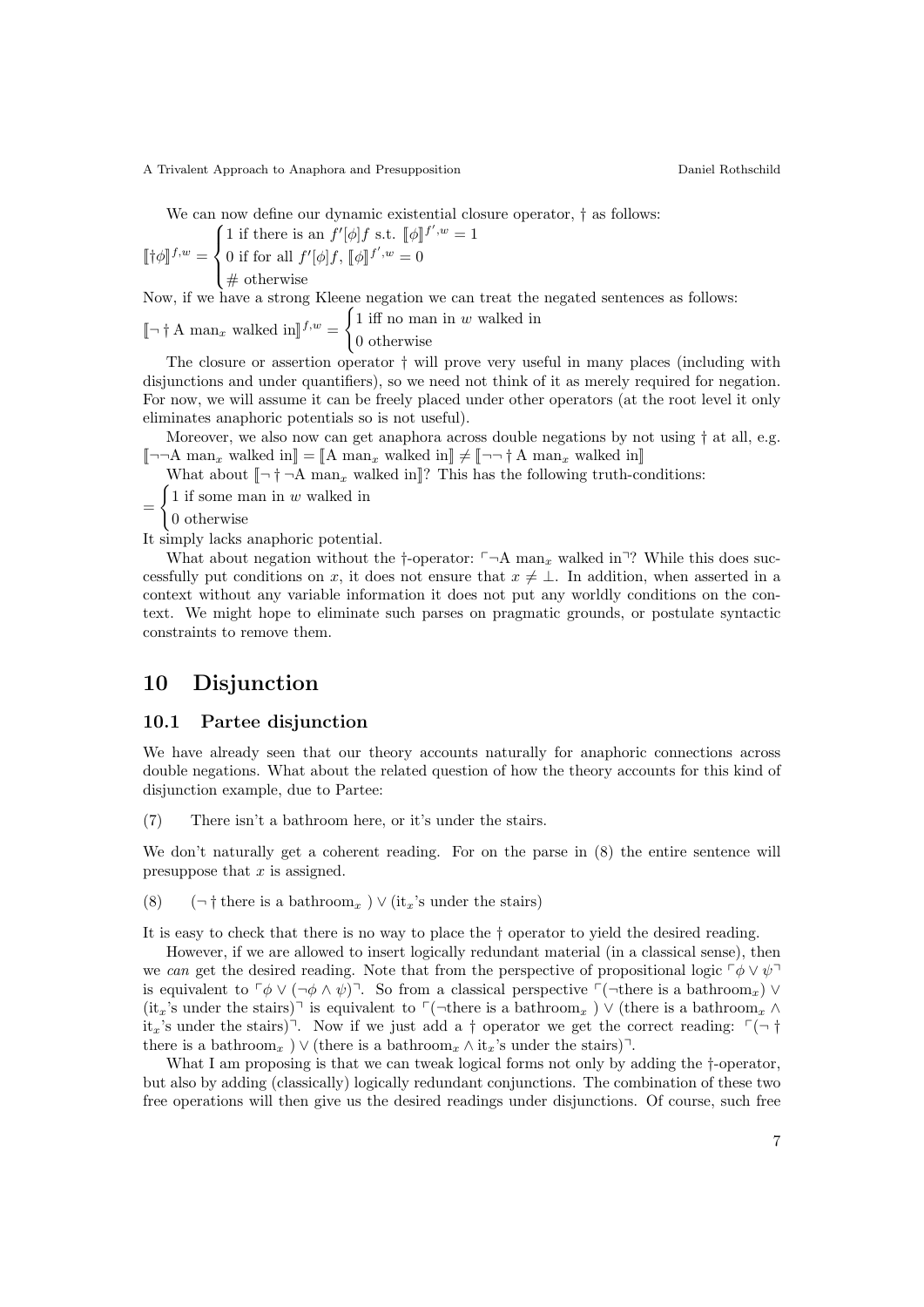operations provide a significant divergence between overt syntactic form and that which finally makes up the meaning, but the proposed operations are sufficiently constrained, I believe, to be plausible.[18](#page-7-0)

#### 10.2 Stone disjunction

Another aspect of the dynamics of disjunction can be handled in my system without modification. Consider disjunctions that can serve as anaphoric antecedents to donkey anaphora:

(9) Either a man will bring a comb or a woman will bring a brush. In either case, ask them to leave it for me.

One natural suggestion is that the pronouns are linked to both antecedents as follows:<sup>[19](#page-7-1)</sup>

(10) Either a man<sub>x</sub> will bring a comb<sub>y</sub> or a woman<sub>x</sub> will bring a brush<sub>y</sub>. In either case, ask them<sub>x</sub> to leave it<sub>y</sub> for me.

[Stone](#page-12-8) [\[1992\]](#page-12-8) posed examples of this general form as a particular problem for dynamic semantics. What we see, though, is that in our semantics with a simple classical semantics for disjunction we have no problem with these examples. For any context in which the first sentence is accepted both x and y will not refer to  $\perp$  but rather to either a man or woman or a comb or brush, respectively. Thus, the presuppositions of the pronouns in the second sentence will be satisfied, yielding the desired interpretation. Again, we see that by using a trivalent semantics without stipulative accessibility rules we eliminate problems that plague traditional dynamics semantics.

#### 10.3 From disjunction to conditional

<span id="page-7-2"></span>Consider this kind of anaphoric connection:

(11) Either it's a holiday or a customer<sub>x</sub> will come in. And if it's not a holiday, he<sub>x</sub>'ll want to be served.

To my knowledge, cases such as [\(11\)](#page-7-2) have not been discussed in the literature, though they resemble, in some respects, cases of modal subordination. Standard dynamic accounts have no natural resources to account for them, while e-type approaches can easily treat them since the presuppositions of a definite description such as  $\ulcorner$  the customer $\urcorner$  is satisfied in the local context of the consequent of the conditional. Likewise the account I am advocating here naturally captures such examples since the special presupposition of the pronoun (that  $x$  does not pick out  $\perp$ ) is conditionally satisfied once the context is updated with the first disjunct.<sup>[20](#page-7-3)</sup>

<span id="page-7-0"></span><sup>&</sup>lt;sup>18</sup>[Kamp and Reyle](#page-11-16) [\[1993\]](#page-11-16) also consider adding extra material to the second disjunct to get the desired reading, but they do not give an explicit system. I am recycling the basic idea from [\[Rothschild,](#page-11-17) [2008a\]](#page-11-17) of facilitating dynamic effects by allowing reconstructions of logical form according to classical equivalence. While I describe such operations as free here, I believe we will need some constraints on them in order not to generate unattested readings. The viability of this proposal will ultimately depend on the nature of these constraints.

<span id="page-7-1"></span><sup>19</sup>[Schlenker](#page-12-9) [\[2011\]](#page-12-9) gives evidence from sign language that this is the logical form of anaphora with disjunctive antecedents.

<span id="page-7-3"></span><sup>20</sup>I make the simplifying assumption here that the conditional in the second sentence is just a material conditional with strong Kleene semantics.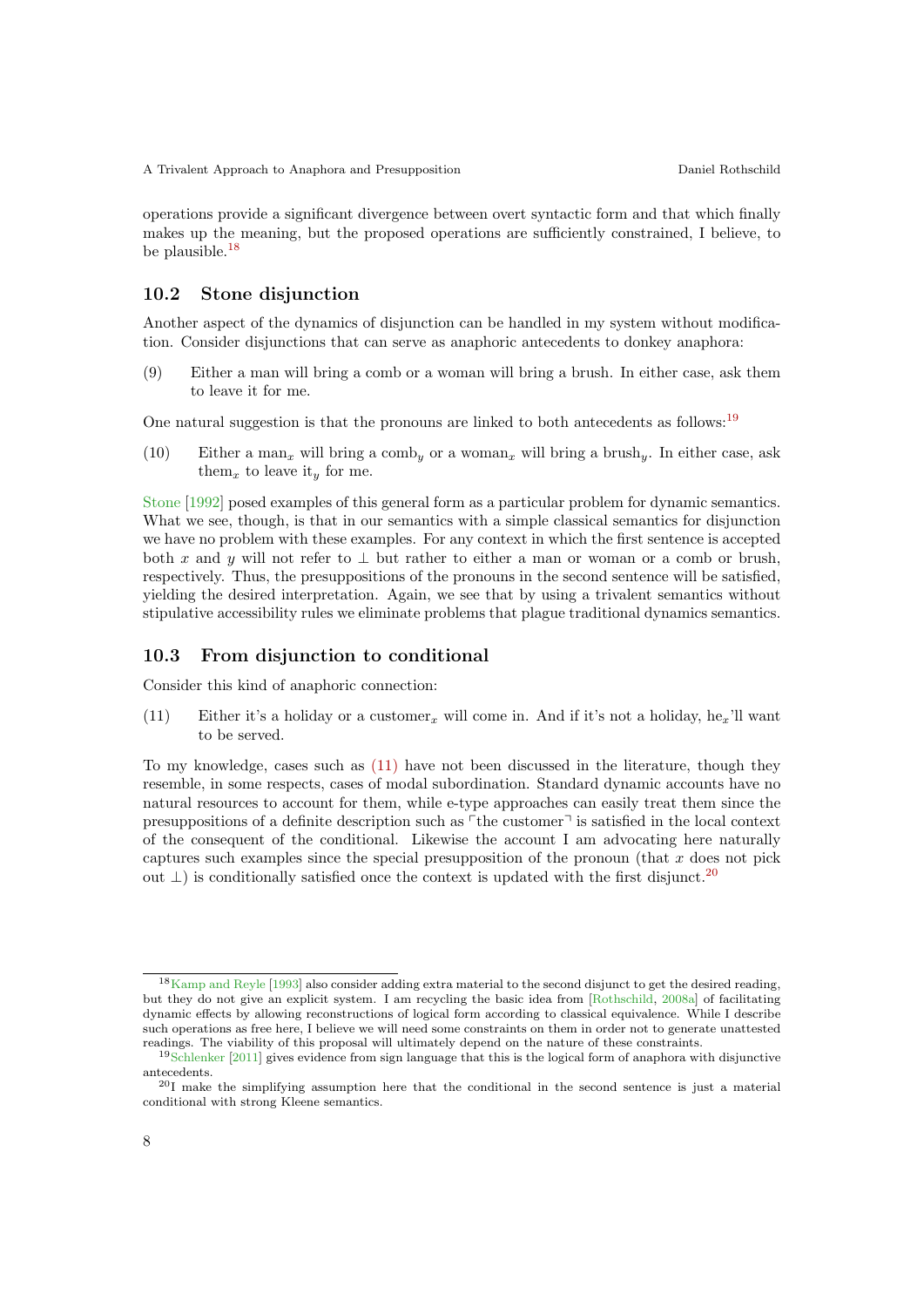### 11 Quantifiers

With respect to generalized quantifiers such as  $\lceil \text{every} \rceil$  we will assume a classical behavior. The syntactic/semantic assumptions of our quantifiers are relatively simple: a quantifier  $Q_x$  takes two arguments of sentential type, which are assumed to contain the free variable x.  $Q_x$  then expresses a conservative relationship between the objects satisfying the two arguments (i.e. the objects that when the assignment function assigns  $x$  to those objects makes the arguments true), as in standard generalized quantifier theory [\[Barwise and Cooper,](#page-10-4) [1981\]](#page-10-4).

The critical problem we face is how to understand anaphoric relationships between the restrictor and matrix of quantifiers. Consider donkey sentences:

(12) Every (man who owns a donkey, beats it)

Given our reformation rules across logical equivalence, these sentences present no problem. For conservativity ensures that conjoining the restrictor to the matrix in the standard fragment makes no difference to truth conditions. So we switch the logical form of (12) to (13).

(13) Every († man who owns a donkey, † (man who owns a donkey and beats it))

This gets us what is called the 'weak' reading of donkey anaphora, namely that every man who owns a donkey beats at least one donkey he owns. We will need to avail ourselves of one of the many strategies in the literature for also obtaining the other reading, but I leave that for another occasion.[21](#page-8-0)

It is notable that the same technique, using classically equivalent logical forms to capture anaphoric relations, works for both Partee-disjunction and classic donkey anaphora under quantifiers.

### 12 Dynamic adverbs of quantification

As it happens I think the correct treatment of adverbs of quantification requires situational quantifiers, for roughly the reasons discussed in [von Fintel](#page-12-10) [\[1994\]](#page-12-10). However, if we want to define a Lewisian adverb of quantifier that behaves appropriate for examples like these there is no technical obstacle. I give a definition in the appendix which follows the usual dynamic definitions of adverbs of quantifiers as Lewisian [\[1975\]](#page-11-18) unselective quantifiers.

### 13 Summary and comparative remarks

Our proposed semantics took a number of important ideas from the literature on dynamic semantics, particularly Heim's dissertation.

- Contexts have a Heimian file structure: they are sets of assignment function world/pairs.
- Pronouns and indefinites put conditions on variables.
- There is kind of default existential quantification at the sentence level and under operators such as negation.

<span id="page-8-0"></span> $^{21}$ In my view the weak reading is the right one to get as it is always attested whereas some sentences with donkey anaphora have no ambiguity:

<sup>(</sup>i) No man who owns a donkey beats it.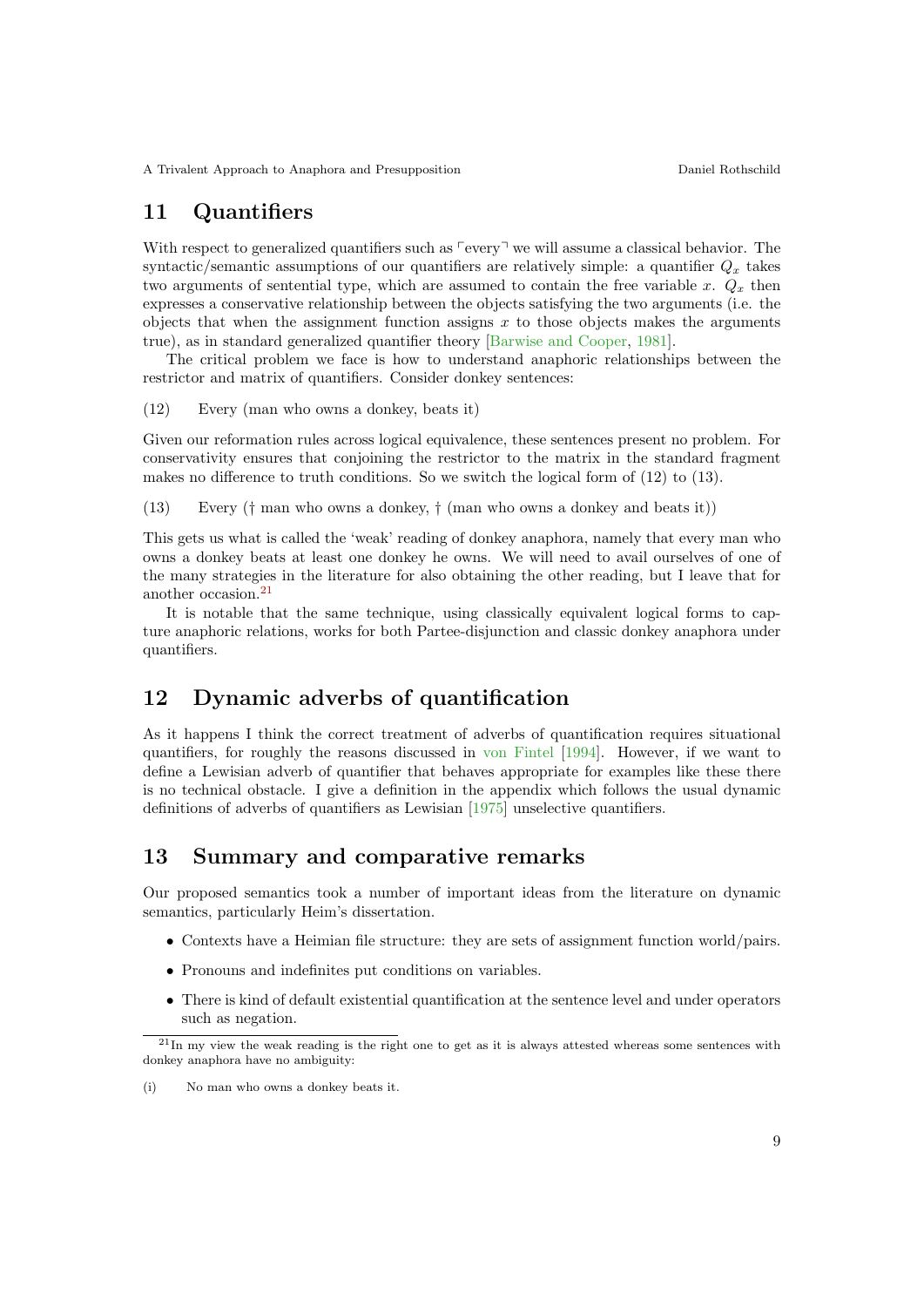A Trivalent Approach to Anaphora and Presupposition Daniel Rothschild

It is worth comparing this to a dynamic semantics that also covers anaphora and presupposition. As I noted earlier Beaver's [\[2001\]](#page-10-0) ABLE is the obvious comparison point as it covers presupposition and anaphora (as well as epistemic modals) and builds on much other work in dynamic semantics from [Heim](#page-11-0) [\[1982\]](#page-11-0), [Kamp](#page-11-19) [\[1981\]](#page-11-19) onwards. There are a number of significant differences between my system and Beaver's (and other dynamic systems):

My system has semantic values that are functions from assignment world pairs to truth values. Beaver's are functions from sets of assignment worlds pairs to sets of assignment worlds pairs (or relations in type, but he only uses functional relations in his fragment). Beaver's definitions of connectives and quantifiers all make reference explicitly to order effects of accessibility relations. My quantifiers and connectives are simply those from a strong Kleene logic.

On the other hand, my system allows free insertion of †-operators, giving existential closures as well restricted additions of conjunctives where they do not (classically) affect the truthconditions.

My system, in terms of type, is close to that of [Dekker](#page-10-2) [\[1994,](#page-10-2) [2012\]](#page-11-9) who also assigns truthconditions as semantic values rather than CCPs. However, unlike Dekker, I provide a treatment of presupposition and have a more classical treatment of quantification and connectives. In my rigid use of standard (trivalent) quantifier definitions this proposal is in the spirit of Schlenker's work on presupposition.

### A Syntax

The sets V of variables:  $x, y, z \ldots$ 

Relational predicates,  $P, R, Q \ldots$ 

Where P is a relational predicate and  $\gamma_1 \ldots \gamma_n$  are variables,  $\phi$  and  $\psi$  are arbitrary wff, we form wff as follows:

 $P(\gamma_1 \dots \gamma_n)$ |some  $\gamma_1(\phi, \psi)$ |every $\gamma_1(\phi, \psi)$ | $\phi \wedge \psi$ | $\phi \vee \psi$ | $\neg \phi$ |always $(\phi, \phi)$ | $\dagger \phi$ 

### B Semantics

Let  $D$  be the domain of objects and  $W$  be a set of worlds. Let an assignment function be a function from V to  $D \cup \bot$ , where  $\bot$  is a special object not in the domain. An interpretation I is a mapping from relational predicates and worlds to  $n$ -tuples of  $D$ . The denotation function  $\mathbb{F}$  is a function from a wff, an interpretation, an assignment function and world to the set  $\{0, 1, \#\}$ . (We generally do not refer to the interpretation function, but just refer to predicates holding in worlds as usual.)

We let  $f[\phi]f'$  iff f agrees with f' on all variables x such that there exists a world w and an assignment function g s.t.  $[\![\phi]\!]^{g_x \to \bot, w} = \#$  and for all  $o, [\![\phi]\!]^{g_x \to o, w} \neq \#$ 

$$
[\![P(\gamma_1, \ldots \gamma_n)]\!]^{f,w} = \begin{cases} \# \text{ if any of } f(\gamma_1) \ldots f(\gamma_n) = \bot \\ 1 \text{ iff } \langle f(\gamma_1), \ldots f(\gamma_n) \rangle \text{ is in the extension of } \phi \text{ at } w \\ 0 \text{ otherwise} \end{cases}
$$

$$
[\![\phi \wedge \psi]\!]^{f,w} = \begin{cases} 1 \text{ if } [\![\phi]\!]^{f,w} = 1 \text{ and } [\![\psi]\!]^{f,w} = 1 \\ 0 \text{ if } [\![\phi]\!]^{f,w} = 0 \text{ or } [\![\psi]\!]^{f,w} = 0 \\ \# \text{ otherwise} \end{cases}
$$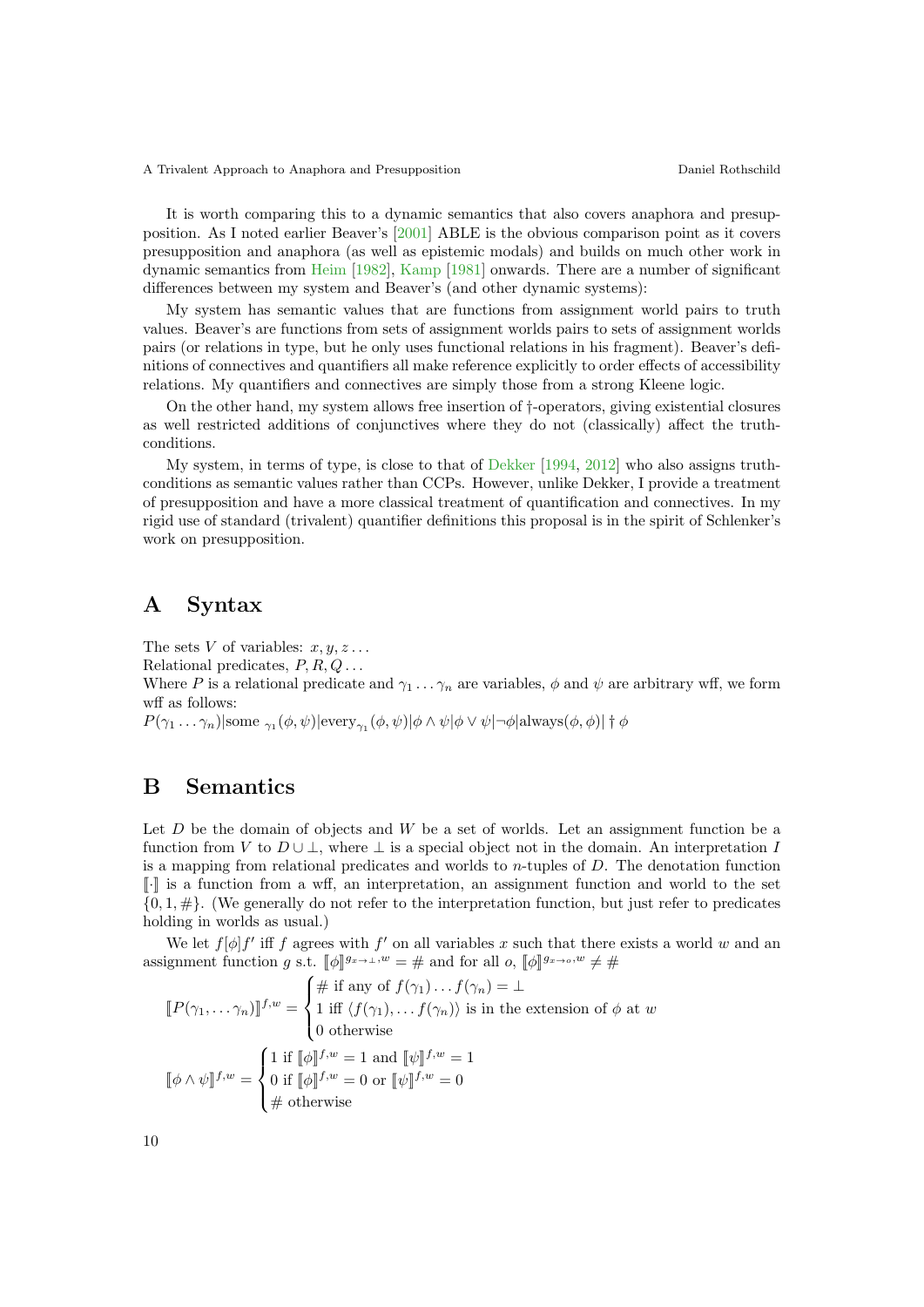A Trivalent Approach to Anaphora and Presupposition Daniel Rothschild

$$
\llbracket \phi \vee \psi \rrbracket^{f,w} = \begin{cases}\n1 \text{ if } \llbracket \phi \rrbracket^{f,w} = 1 \text{ or } \llbracket \psi \rrbracket^{f,w} = 0 \\
\# \text{ otherwise} \\
\# \text{ otherwise} \\
\# \text{ otherwise} \\
\text{[some}_x(\phi, \psi)]^{f,w} = \begin{cases}\n1 \text{ if } \llbracket \phi \rrbracket^{f,w} = 0 \\
0 \text{ if } \llbracket \phi \rrbracket^{f,w} = 1 \\
\# \text{ otherwise} \\
\# \text{ otherwise} \\
\# \text{ otherwise} \\
\# \text{ otherwise} \\
\# \text{ otherwise} \\
\text{[every}_x(\phi, \psi)]^{f,w} = \begin{cases}\n1 \text{ if } \llbracket \phi \rrbracket^{f,w} = 1 \text{ and } \llbracket \psi \rrbracket^{f,w} = 1 \\
0 \text{ if } f(x) = \bot \text{ or } \llbracket \phi \rrbracket^{f,w} = 0 \text{ or } \llbracket \psi \rrbracket^{f,w} = 0 \\
\# \text{ otherwise} \\
\# \text{ otherwise} \\
\# \text{ otherwise} \\
\# \text{ otherwise} \\
\text{[always}(\phi, \psi)]^{f,w} = \begin{cases}\n1 \text{ if } \forall f'[\phi]f \text{ such that } \llbracket \phi \rrbracket^{f',w} = 1, \exists f'[\psi]f' \text{ such that } \llbracket \psi \rrbracket^{f',w} = 0 \\
\# \text{ otherwise} \\
\# \text{ otherwise} \\
\# \text{ otherwise} \\
\# \text{ otherwise} \\
\#\text{ otherwise} \\
\#\text{ otherwise} \\
\pi \text{ if } \exists f'[\phi]f \text{ such that } \llbracket \phi \rrbracket^{f',w} = 1 \\
\# \text{ otherwise} \\
\#\text{ otherwise} \\
\pi \text{ otherwise} \\
\pi \text{ otherwise} \\
\pi \text{ otherwise} \\
\pi \text{ otherwise} \\
\pi \text{ otherwise} \\
\pi \text{ otherwise} \\
\pi \text{ otherwise} \\
\pi \text{ otherwise} \\
\pi \text{ otherwise} \\
\pi \text{ otherwise} \\
\pi \text{ otherwise} \\
\pi \text{ otherwise} \\
\pi \text{ otherwise} \\
\pi \text{ otherwise} \\
\pi \text{ otherwise} \\
\pi \text{ otherwise} \\
\pi \text{ otherwise} \\
\pi \text{ otherwise} \\
\pi \text{ otherwise} \\
\pi \text{ otherwise} \\
\pi \text{ otherwise} \\
\pi \text{ otherwise} \\
\pi \text{ otherwise} \\
\pi \text{ otherwise} \\
\pi \text
$$

## C Transformation mechanisms

In moving from expressed logical forms to the form interpreted we allow the following two alterations:

 $\dagger$ -insertion: Replace any instance of a wff  $\phi$  inside a wff with  $\dagger \phi$ 

Adding redundant conjunctions: if a wff contains the wffs  $\phi$  and  $\psi$  replace any instance of  $\psi$ with  $\phi \land \psi$  if the replacement is a classically equivalent. (Definition of classical equivalence: formulas  $\alpha$  and  $\beta$  are classically equivalent if when all  $\dagger$  operators are removed for every interpretation I and assignment function  $f \llbracket \phi \rrbracket^{f,w} = 1$  iff  $\llbracket \psi \rrbracket^{f,w} = 1$ .)

# References

<span id="page-10-4"></span>John Barwise and Robin Cooper. Generalized quantifiers and natural language. Linguistics and Philosophy, pages 159–219, 1981.

<span id="page-10-0"></span>David Beaver. Presupposition and Assertion in Dynamic Semantics. CSLI, 2001.

- <span id="page-10-3"></span>Simon Charlow. Where is the destructive update problem? unpublished manuscript, Rutgers, 2016.
- <span id="page-10-1"></span>Robin Cooper. The interpretation of pronouns. In Frank Heny and Helmut S. Schnelle, editors, Syntax and Semantics, volume 10, pages 61–92. Academic Press, 1979.
- <span id="page-10-2"></span>Paul Dekker. Predicate logic with anaphora (seven inch version). In Lynn Santelmann and Mandy Harvey, editors, *Proceedings of SALT IV*, pages 79–95. Ohio State University, 1994.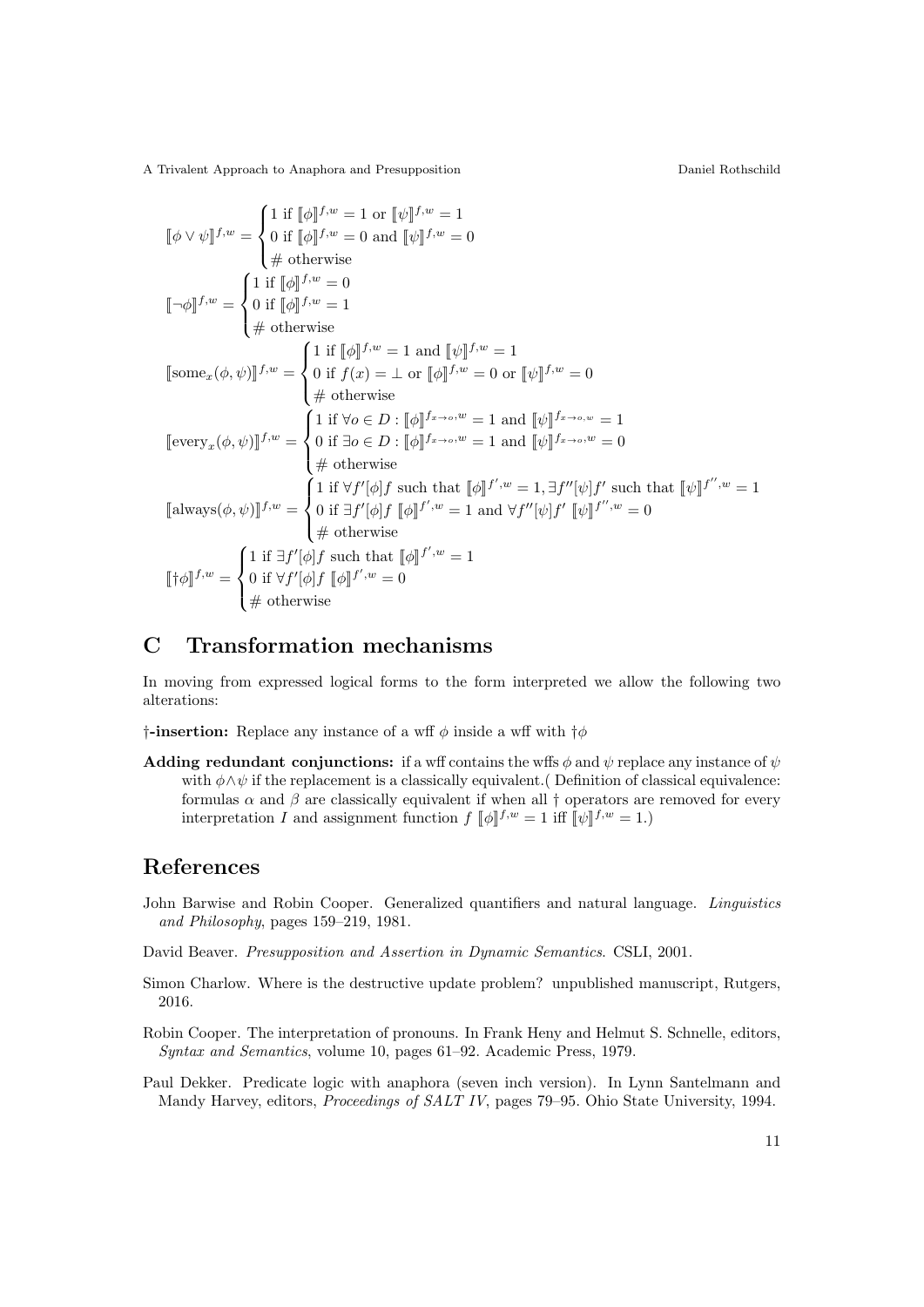<span id="page-11-9"></span>Paul Dekker. Dynamic Semantics. Springer, 2012.

- <span id="page-11-2"></span>Paul Elbourne. Situations and Individuals. MIT Press, 2005.
- <span id="page-11-8"></span>Gareth Evans. Pronouns quantifiers and relative clauses (i). Canadian Journal Of Philosophy, 7(3):467–536, 1977.
- <span id="page-11-6"></span>Danny Fox. Two short notes on Schlenker's theory of presupposition projection. Theoretical Linguistics, 34:237–252, 2008.
- <span id="page-11-7"></span>Danny Fox. Presupposition projection from quantificational sentences: trivalence, local accommodation, and presupposition strengthening. manuscript, HUJI and MIT, 2012.
- <span id="page-11-5"></span>Benjamin George. Predicting presupposition projection: some alternatives in the strong Kleene tradition. manuscript, UCLA, 2007.
- <span id="page-11-10"></span>J. Groenendijk and M. Stokhof. Dynamic predicate logic. Linguistics and Philosophy, 14: 39–100, 1991.
- <span id="page-11-11"></span>Jeroen Groenendijk, Martin Stokhof, and Frank Veltman. Corefrence and modality. In Shalom Lappin, editor, Handbook of Contemporary Semantic Theory. Blackwell, 1996.
- <span id="page-11-0"></span>Irene Heim. The Semantics of Definite and Indefinite Noun Phrases. PhD thesis, University of Massachusetts, Amherst, 1982.
- <span id="page-11-1"></span>Irene Heim. E-type pronouns and donkey anaphora. Linguistics and Philosophy, 13:137–177, 1990.
- <span id="page-11-15"></span>Irene Heim. Artikel und definitheit. In A v. Stechow and D. Wunderlich, editors, Semantics: An International Handbook of Contemporary Research. de Gruyter, 1991.
- <span id="page-11-19"></span>Hans Kamp. A theory of truth and semantic representation. In J. Groenendijk, T.M.V. Janssen, and M.B.J. Stokhof, editors, Formal Methods in the Study of Language, pages 277–322. Mathematish Centrum, 1981.
- <span id="page-11-16"></span>Hans Kamp and Uwe Reyle. From Discourse to Logic. Kluwer, 1993.
- <span id="page-11-4"></span>Emiel Krahmer. Presupposition and Anaphora. CSLI, 1998.
- <span id="page-11-18"></span>David Lewis. Adverbs of quantification. In Edward L. Keenan, editor, Formal Semantics of Natural Language. Cambridge University Press, 1975.
- <span id="page-11-13"></span>David Lewis. Index, context, and content. In S. Kranger and S. Ohman, editors, *Philosophy* and Grammar, pages 79–100. Reidel, 1980.
- <span id="page-11-12"></span>David Lewis. Scorekeeping in a language game. In Philosophical Papers, Vol.I. Oxford University Press, 1983.
- <span id="page-11-3"></span>Stanley Peters. A truth-conditional formulation of Karttunen's account of presupposition. Synthese, 40:301–316, 1979.
- <span id="page-11-17"></span>Daniel Rothschild. Making dynamics semantics explanatory. manuscript, Columbia University, 2008a.
- <span id="page-11-14"></span>Daniel Rothschild. Presupposition projection and logical equivalence. Philosophical Perspectives, 22(1):473–497, 2008b.